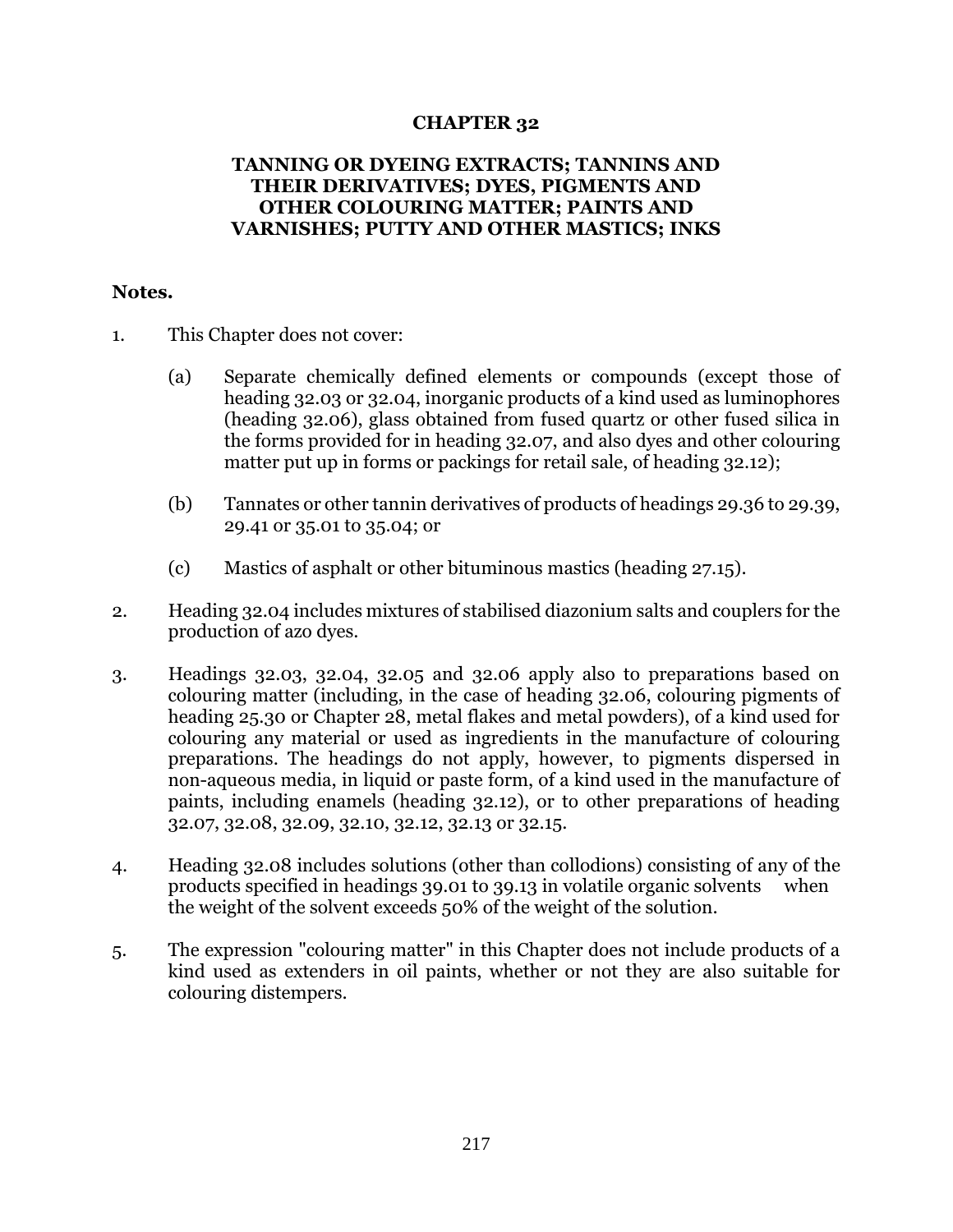- 6. The expression "stamping foils" in heading 32.12 applies only to thin sheets of a kind used for printing, for example, book covers or hat bands, and consisting of:
	- (a) Metallic powder (including powder of precious metal) or pigment, agglomerated with glue, gelatin or other binder; or
	- (b) Metal (including precious metal) or pigment, deposited on a supporting sheet of any material.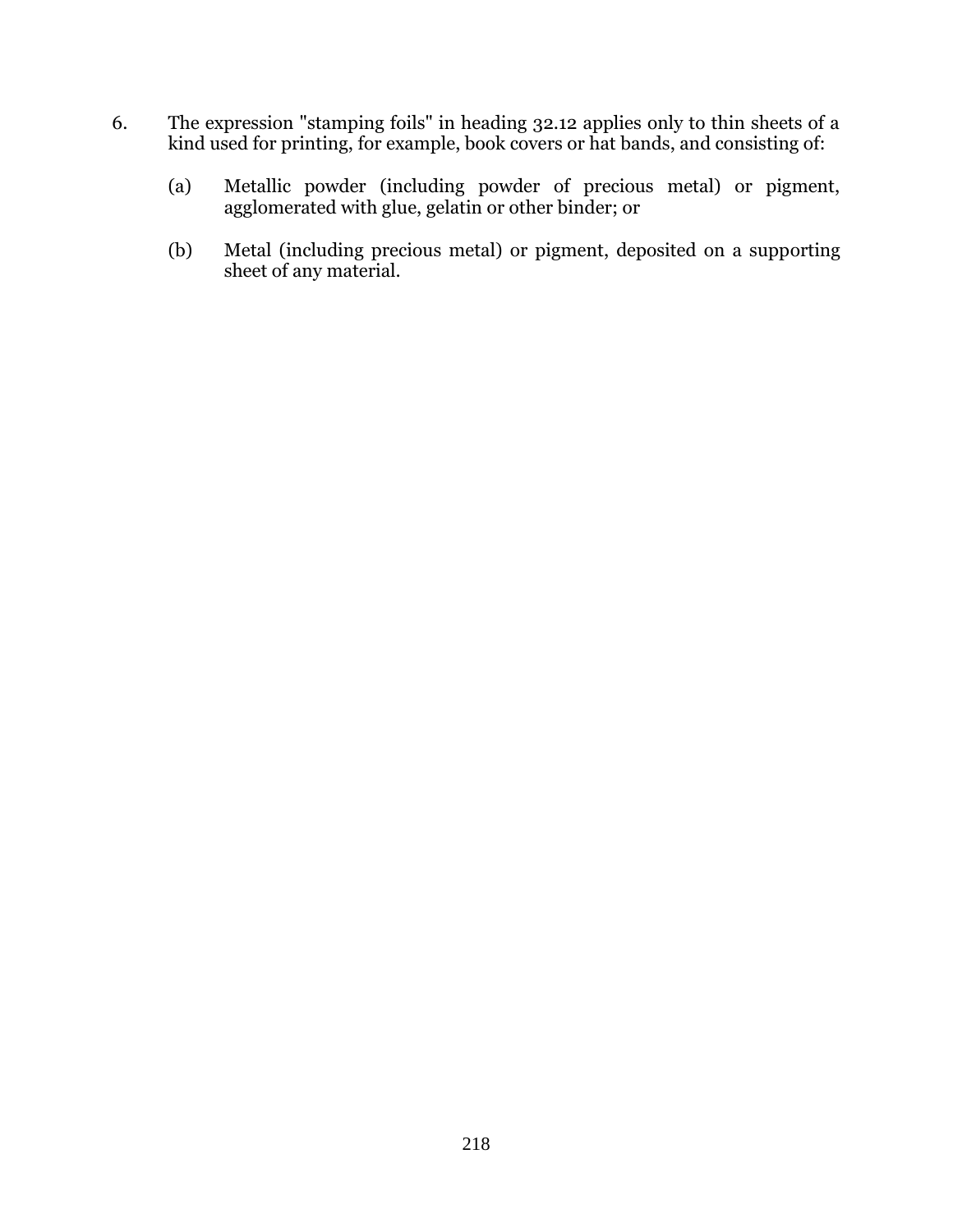| <b>HS</b> | <b>CET</b> | PR <sub>1</sub> | <b>DESCRIPTION OF GOODS</b>                | <b>DUTY</b><br><b>RATE</b> | <b>UNIT</b> | <b>SITC</b><br><b>REV4</b> |
|-----------|------------|-----------------|--------------------------------------------|----------------------------|-------------|----------------------------|
| 32.01     |            |                 | Tanning extracts of vegetable              |                            |             |                            |
|           |            |                 | origin; tannins and their salts,           |                            |             |                            |
|           |            |                 | ethers,<br>esters<br>and<br>other          |                            |             |                            |
|           |            |                 | derivatives.                               |                            |             |                            |
| 3201.10   | 00         |                 | - Quebracho extract                        | 5%                         | kg          | 532.211                    |
| 3201.20   | 00         |                 | - Wattle extract                           | 5%                         | kg          | 532.212                    |
| 3201.90   | 00         |                 | - Other                                    | 5%                         | kg          | 532.219                    |
| 32.02     |            |                 | <b>Synthetic</b><br>organic<br>tanning     |                            |             |                            |
|           |            |                 | substances;<br>inorganic<br>tanning        |                            |             |                            |
|           |            |                 | substances; tanning preparations,          |                            |             |                            |
|           |            |                 | whether or not containing natural          |                            |             |                            |
|           |            |                 | tanning substances; enzymatic              |                            |             |                            |
|           |            |                 | preparations for pre-tanning.              |                            |             |                            |
| 3202.10   | 00         |                 | Synthetic<br>organic<br>tanning            | 5%                         | kg          | 532.31                     |
|           |            |                 | substances                                 |                            |             |                            |
| 3202.90   | 00         |                 | - Other                                    | 5%                         | kg          | 532.32                     |
| 3203.00   |            |                 | Colouring matter of vegetable or           |                            |             |                            |
|           |            |                 | animal origin (including dyeing            |                            |             |                            |
|           |            |                 | extracts but excluding animal              |                            |             |                            |
|           |            |                 | black), whether or not chemically          |                            |             |                            |
|           |            |                 | defined; preparations as specified         |                            |             |                            |
|           |            |                 | in Note 3 to this Chapter based on         |                            |             |                            |
|           |            |                 | colouring matter of vegetable or           |                            |             |                            |
|           |            |                 | animal origin.                             |                            |             |                            |
| 3203.00   | 10         |                 | --- Logwood extracts                       | 15%                        | kg          | 532.221                    |
| 3203.00   | 20         |                 | - - - Fustic extracts                      | 5%                         | kg          | 532.222                    |
| 3203.00   | 90         |                 | $--$ Other                                 | 5%                         | kg          | 532.229                    |
| 32.04     |            |                 | Synthetic organic<br>colouring             |                            |             |                            |
|           |            |                 | matter, whether or not chemically          |                            |             |                            |
|           |            |                 | defined; preparations as specified         |                            |             |                            |
|           |            |                 | in Note 3 to this Chapter based on         |                            |             |                            |
|           |            |                 | synthetic<br>organic<br>colouring          |                            |             |                            |
|           |            |                 | synthetic<br>matter;<br>organic            |                            |             |                            |
|           |            |                 | products<br>of a kind<br>used<br><b>as</b> |                            |             |                            |
|           |            |                 | fluorescent brightening agents or          |                            |             |                            |
|           |            |                 | as luminophores, whether or not            |                            |             |                            |
|           |            |                 | chemically defined.                        |                            |             |                            |
| 3204.10   |            |                 | - Synthetic organic colouring              |                            |             |                            |
|           |            |                 | matter, and preparations                   |                            |             |                            |
|           |            |                 | based thereon as specified in              |                            |             |                            |
|           |            |                 | Note 3 to this Chapter:                    |                            |             |                            |
| 3204.11   | 00         |                 | - - Disperse dyes and preparations         | 5%                         | kg          | 531.11                     |
|           |            |                 | based thereon                              |                            |             |                            |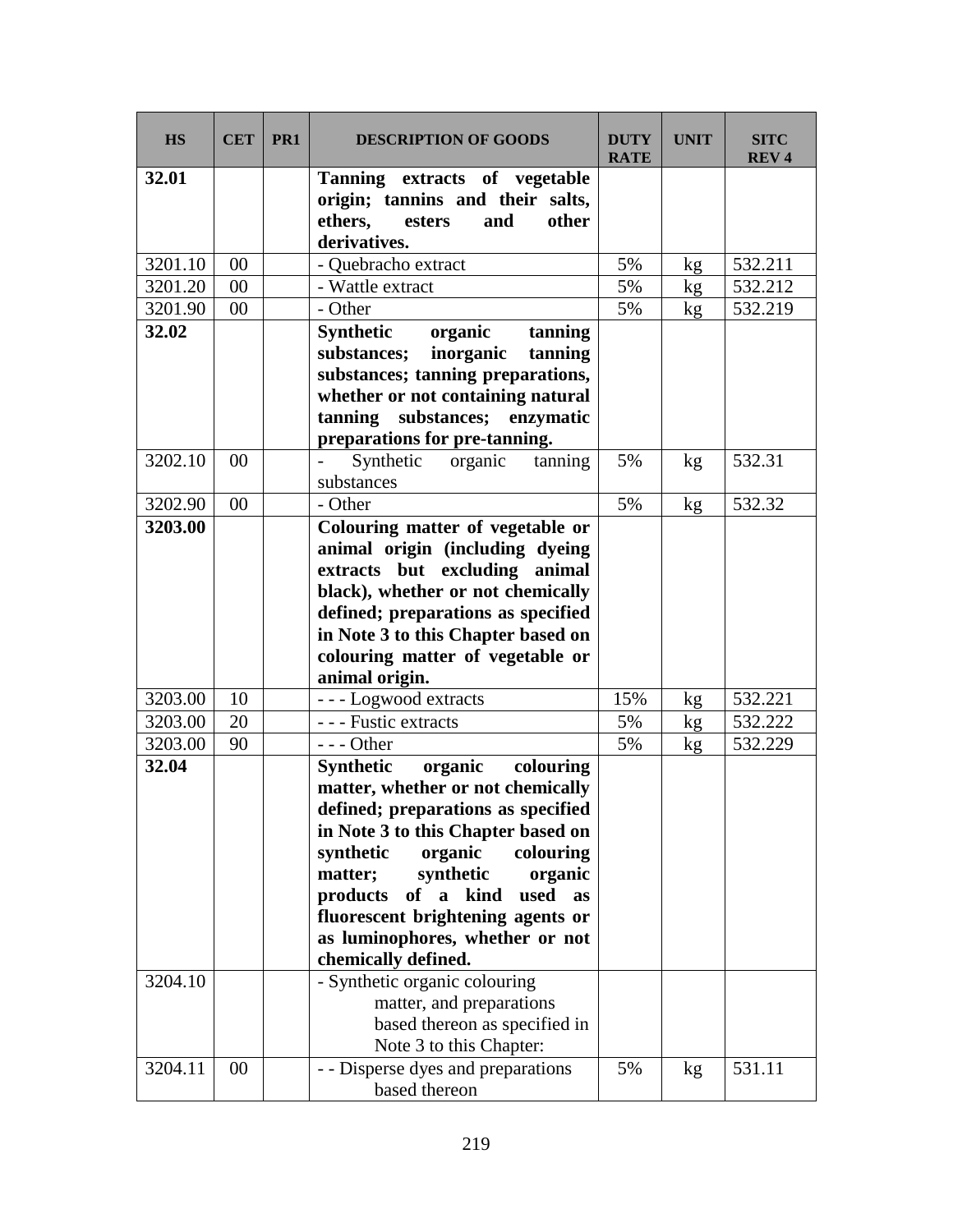| <b>HS</b> | <b>CET</b> | PR1 | <b>DESCRIPTION OF GOODS</b>                                                                                                                                                                                                                   | <b>DUTY</b><br><b>RATE</b> | <b>UNIT</b> | <b>SITC</b><br><b>REV4</b> |
|-----------|------------|-----|-----------------------------------------------------------------------------------------------------------------------------------------------------------------------------------------------------------------------------------------------|----------------------------|-------------|----------------------------|
| 3204.12   | 00         |     | - - Acid dyes, whether or not pre-<br>metallised, and preparations<br>based thereon; mordant dyes<br>and preparations based<br>thereon                                                                                                        | 5%                         | kg          | 531.12                     |
| 3204.13   | 00         |     | - - Basic dyes and preparations<br>based thereon                                                                                                                                                                                              | 5%                         | kg          | 531.13                     |
| 3204.14   | 00         |     | - - Direct dyes and preparations<br>based thereon                                                                                                                                                                                             | 5%                         | kg          | 531.14                     |
| 3204.15   | 00         |     | - - Vat dyes (including those usable<br>in that state as pigments)<br>and preparations based<br>thereon                                                                                                                                       | 5%                         | kg          | 531.15                     |
| 3204.16   | 00         |     | - - Reactive dyes and preparations<br>based thereon                                                                                                                                                                                           | 5%                         | kg          | 531.16                     |
| 3204.17   | 00         |     | - - Pigments and preparations based<br>thereon                                                                                                                                                                                                | 5%                         | kg          | 531.17                     |
| 3204.19   | 00         |     | - - Other, including mixtures of<br>colouring matter of two or<br>more of the sub headings<br>3204.11 to 3204.19                                                                                                                              | 5%                         | kg          | 531.19                     |
| 3204.20   | 00         |     | - Synthetic organic products of a<br>kind used as fluorescent<br>brightening agents                                                                                                                                                           | 5%                         | kg          | 531.211                    |
| 3204.90   | 00         |     | - Other                                                                                                                                                                                                                                       | 5%                         | kg          | 531.219                    |
| 3205.00   | 00         |     | Colour lakes; preparations as<br>specified in Note 3 to this Chapter<br>based on colour lakes.                                                                                                                                                | 5%                         | kg          | 531.22                     |
| 32.06     |            |     | colouring<br>matter;<br>Other<br>preparations as specified in Note 3<br>to this Chapter, other than those<br>of heading 32.03, 32.04 or 32.05;<br>inorganic products of a kind used<br>as luminophores, whether or not<br>chemically defined. |                            |             |                            |
| 3206.10   |            |     | - Pigments and preparations based<br>on titanium dioxide:                                                                                                                                                                                     |                            |             |                            |
| 3206.11   | 00         |     | - - Containing 80% or more by<br>weight of titanium dioxide<br>calculated on the dry matter                                                                                                                                                   | 5%                         | kg          | 533.111                    |
| 3206.19   | 00         |     | - - Other                                                                                                                                                                                                                                     | 5%                         | kg          | 533.119                    |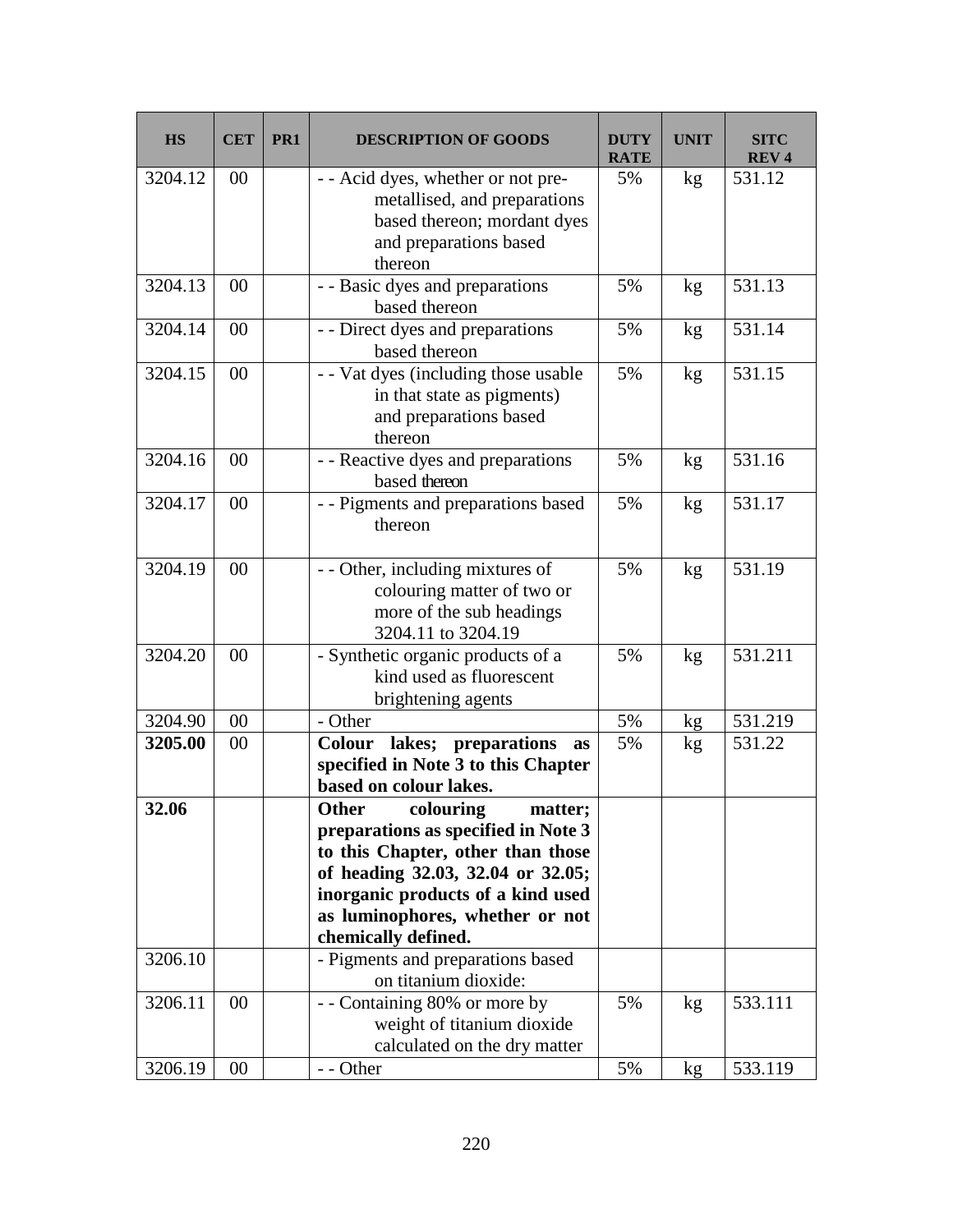| <b>HS</b> | <b>CET</b> | PR <sub>1</sub> | <b>DESCRIPTION OF GOODS</b>                                           | <b>DUTY</b><br><b>RATE</b> | <b>UNIT</b> | <b>SITC</b><br><b>REV4</b> |
|-----------|------------|-----------------|-----------------------------------------------------------------------|----------------------------|-------------|----------------------------|
| 3206.20   | 00         |                 | - Pigments and preparations based<br>on chromium compounds            | 5%                         | kg          | 533.12                     |
| 3206.40   |            |                 | - Other colouring matter and other                                    |                            |             |                            |
|           |            |                 | preparations:                                                         |                            |             |                            |
| 3206.41   | 00         |                 | - - Ultramarine and preparations                                      | 5%                         | kg          | 533.14                     |
|           |            |                 | based thereon                                                         |                            |             |                            |
| 3206.42   | 00         |                 | - - Lithopone and other pigments                                      | 5%                         | kg          | 533.15                     |
|           |            |                 | and preparations based on                                             |                            |             |                            |
|           |            |                 | zinc sulphide                                                         |                            |             |                            |
| 3206.49   | 00         |                 | - - Other                                                             | 5%                         | kg          | 533.17                     |
| 3206.50   | 00         |                 | - Inorganic products of a kind used                                   | 5%                         | kg          | 533.18                     |
|           |            |                 | as luminophores                                                       |                            |             |                            |
| 32.07     |            |                 | <b>Prepared</b><br>pigments,<br>prepared                              |                            |             |                            |
|           |            |                 | opacifiers and prepared colours,                                      |                            |             |                            |
|           |            |                 | vitrifiable enamels and glazes,                                       |                            |             |                            |
|           |            |                 | engobes (slips), liquid lustres and                                   |                            |             |                            |
|           |            |                 | similar preparations, of a kind<br>used in the ceramic, enamelling or |                            |             |                            |
|           |            |                 | glass industry; glass frit and other                                  |                            |             |                            |
|           |            |                 | glass, in the form of powder,                                         |                            |             |                            |
|           |            |                 | granules of flakes.                                                   |                            |             |                            |
| 3207.10   | 00         |                 | - Prepared pigments, prepared                                         | 5%                         | kg          | 533.511                    |
|           |            |                 | opacifiers, prepared colours                                          |                            |             |                            |
|           |            |                 | and similar preparations                                              |                            |             |                            |
| 3207.20   | 00         |                 | - Vitrifiable enamels and glazes,                                     | 5%                         | kg          | 533.512                    |
|           |            |                 | engobes (slips) and similar                                           |                            |             |                            |
|           |            |                 | preparations                                                          |                            |             |                            |
| 3207.30   | 00         |                 | - Liquid lustres and similar                                          | 5%                         | kg          | 533.513                    |
|           |            |                 | preparations                                                          |                            |             |                            |
| 3207.40   | $00\,$     |                 | - Glass frit and other glass, in the                                  | 5%                         | kg          | 533.514                    |
|           |            |                 | form of powder, granules or<br>flakes                                 |                            |             |                            |
| 32.08     |            |                 | Paints and varnishes (including                                       |                            |             |                            |
|           |            |                 | enamels and lacquers) based on                                        |                            |             |                            |
|           |            |                 | synthetic polymers of chemically                                      |                            |             |                            |
|           |            |                 | modified<br>natural<br>polymers,                                      |                            |             |                            |
|           |            |                 | dispersed or dissolved in a non-                                      |                            |             |                            |
|           |            |                 | aqueous medium; solutions as                                          |                            |             |                            |
|           |            |                 | defined in Note 4 to this Chapter.                                    |                            |             |                            |
|           | 00         |                 | - Based on polyesters:                                                |                            |             |                            |
| 3208.10   |            |                 |                                                                       |                            |             |                            |
| 3208.10   | 10         |                 | - - - Automotive paints                                               | 15%                        | kg/1        | 533.4211                   |
| 3208.10   | 20         |                 | - - - Marine paints                                                   | 15%                        | kg/1        | 533.4212                   |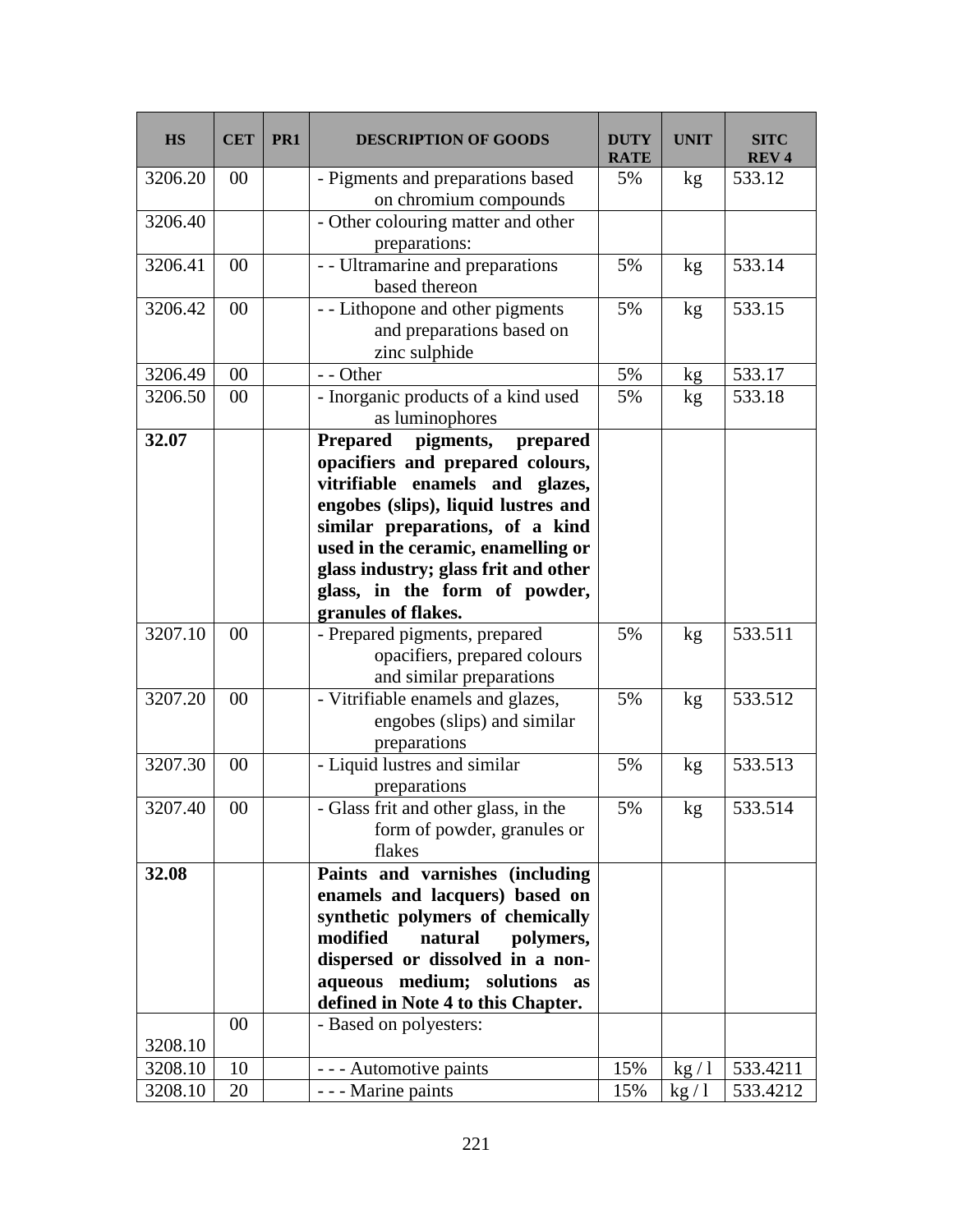| <b>HS</b> | <b>CET</b> | PR <sub>1</sub> | <b>DESCRIPTION OF GOODS</b>                                                                                                                                                                                      | <b>DUTY</b><br><b>RATE</b> | <b>UNIT</b> | <b>SITC</b><br><b>REV4</b> |
|-----------|------------|-----------------|------------------------------------------------------------------------------------------------------------------------------------------------------------------------------------------------------------------|----------------------------|-------------|----------------------------|
| 3208.10   | 30         |                 | - - - Enamels                                                                                                                                                                                                    | 165%                       | kg/1        | 533.4213                   |
| 3208.10   | 40         |                 | - - - Other paints                                                                                                                                                                                               | 15%                        | kg/1        | 533.4214                   |
| 3208.10   | 50         |                 | - - - Marine varnishes (including<br>lacquers)                                                                                                                                                                   | 15%                        | kg/1        | 533.4215                   |
| 3208.10   | 60         |                 | --- Other varnishes (including<br>lacquers)                                                                                                                                                                      | 165%                       | kg/1        | 533.4216                   |
| 3208.10   | 90         |                 | $--$ Other                                                                                                                                                                                                       | 15%                        | kg/1        | 533.4219                   |
| 3208.20   | 00         |                 | - Based on acrylic or vinyl<br>polymers:                                                                                                                                                                         |                            |             |                            |
| 3208.20   | 10         |                 | - - - Automotive paints                                                                                                                                                                                          | 15%                        | kg/1        | 533.4221                   |
| 3208.20   | 20         |                 | - - - Marine paints                                                                                                                                                                                              | 15%                        | kg/1        | 533.4222                   |
| 3208.20   | 30         |                 | --- Enamels                                                                                                                                                                                                      | 165%                       | kg/1        | 533.4223                   |
| 3208.20   | 40         |                 | - - - Other paints                                                                                                                                                                                               | 15%                        | kg/1        | 533.4224                   |
| 3208.20   | 50         |                 | - - - Marine varnishes (including<br>lacquers)                                                                                                                                                                   | 15%                        | kg/1        | 533.4225                   |
| 3208.20   | 60         |                 | --- Other varnishes (including<br>lacquers)                                                                                                                                                                      | 165%                       | kg/1        | 533.4226                   |
| 3208.20   | 90         |                 | $--$ Other                                                                                                                                                                                                       | 165%                       | kg/1        | 533.4229                   |
| 3208.90   |            |                 | - Other:                                                                                                                                                                                                         |                            |             |                            |
| 3208.90   | 10         |                 | - - - Automotive paints                                                                                                                                                                                          | 15%                        | kg/1        | 533.4291                   |
| 3208.90   | 20         |                 | - - - Marine paints                                                                                                                                                                                              | 15%                        | kg/1        | 533.4292                   |
| 3208.90   | 30         |                 | - - - Enamels                                                                                                                                                                                                    | 165%                       | kg/1        | 533.4293                   |
| 3208.90   | 40         |                 | - - - Other paints                                                                                                                                                                                               | 15%                        | kg/1        | 533.4294                   |
| 3208.90   | 50         |                 | - - - Marine varnishes (including<br>lacquers)                                                                                                                                                                   | 15%                        | kg/1        | 533.4295                   |
| 3208.90   | 60         |                 | --- Other varnishes (including<br>lacquers)                                                                                                                                                                      | 165%                       | kg/1        | 533.4296                   |
| 3208.90   | 90         |                 | $--$ Other                                                                                                                                                                                                       | 165%                       | kg/1        | 533.4299                   |
| 32.09     |            |                 | Paints and varnishes (including<br>enamels and lacquers) based on<br>synthetic polymers or chemically<br>modified<br>natural<br>polymers,<br>dissolved in<br>dispersed<br>$\mathbf{or}$<br>an<br>aqueous medium. |                            |             |                            |
| 3209.10   | 00         |                 | - Based on acrylic or vinyl<br>polymers:                                                                                                                                                                         |                            |             |                            |
| 3209.10   | 10         |                 | - - - Paints                                                                                                                                                                                                     | 165%                       | kg/1        | 533.411                    |
| 3209.10   | 20         |                 | - - - Enamels                                                                                                                                                                                                    | 165%                       | kg/1        | 533.412                    |
| 3209.10   | 30         |                 | - - - Varnishes (including lacquers)                                                                                                                                                                             | 165%                       | kg/1        | 533.413                    |
| 3209.90   |            |                 | - Other:                                                                                                                                                                                                         |                            |             |                            |
| 3209.90   | 10         |                 | - - - Paints                                                                                                                                                                                                     | 165%                       | kg/1        | 533.414                    |
| 3209.90   | 20         |                 | - - - Enamels                                                                                                                                                                                                    | 165%                       | kg/1        | 533.415                    |
| 3209.90   | 30         |                 | - - - Varnishes (including lacquers)                                                                                                                                                                             | 165%                       | kg/1        | 533.419                    |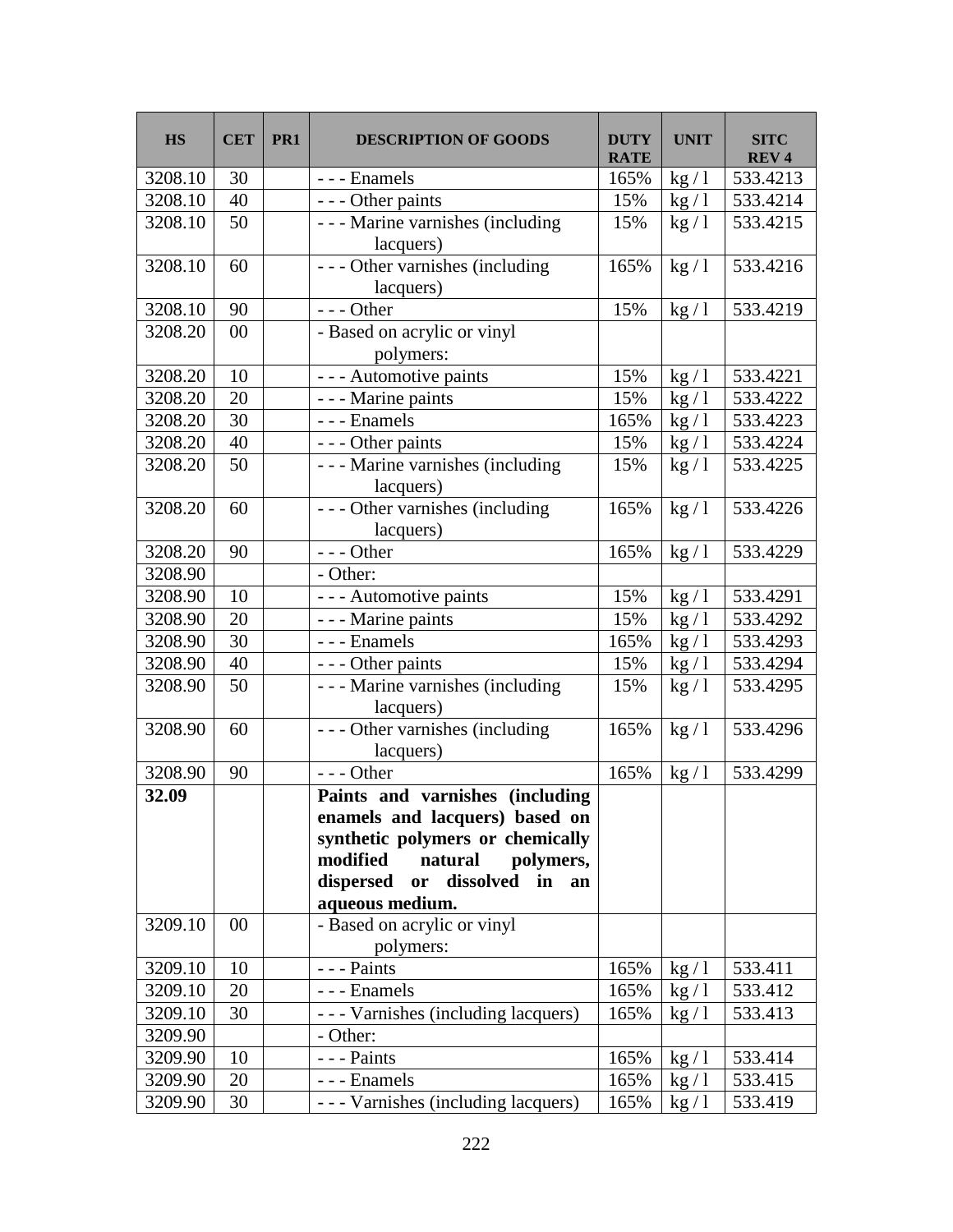| <b>HS</b> | <b>CET</b> | PR <sub>1</sub> | <b>DESCRIPTION OF GOODS</b>                       | <b>DUTY</b><br><b>RATE</b> | <b>UNIT</b>     | <b>SITC</b><br><b>REV4</b> |
|-----------|------------|-----------------|---------------------------------------------------|----------------------------|-----------------|----------------------------|
| 3210.00   | 00         |                 | varnishes<br>paints<br>and<br><b>Other</b>        |                            |                 |                            |
|           |            |                 | (including enamels, lacquers and                  |                            |                 |                            |
|           |            |                 | distempers); prepared<br>water                    |                            |                 |                            |
|           |            |                 | pigments of a kind used for                       |                            |                 |                            |
|           |            |                 | finishing leather.                                |                            |                 |                            |
| 3210.00   | 10         |                 | - - - Water-thinned paints (emulsion              | 165%                       | kg/1            | 533.431                    |
|           |            |                 | paints or dispersion paints)                      |                            |                 |                            |
| 3210.00   | 20         |                 | - - - Distempers, dry                             | 165%                       | kg/1            | 533.432                    |
| 3210.00   | 30         |                 | - - - Enamels                                     | 165%                       | kg/1            | 533.433                    |
| 3210.00   | 40         |                 | - - - Other paints                                | 15%                        | kg/1            | 533.434                    |
| 3210.00   | 50         |                 | - - - Marine varnishes (including                 | 15%                        | kg/1            | 533.435                    |
|           |            |                 | lacquers)                                         |                            |                 |                            |
| 3210.00   | 60         |                 | --- Other varnishes (including                    | 165%                       | kg/1            | 533.436                    |
|           |            |                 | lacquers)                                         |                            |                 |                            |
| 3210.00   | 70         |                 | --- Prepared water pigments of a                  | 165%                       | kg/1            | 533.437                    |
|           |            |                 | kind used for finishing                           |                            |                 |                            |
|           |            |                 | leather                                           |                            |                 |                            |
| 3211.00   | 00         |                 | Prepared driers.                                  | 5%                         | kg/1            | 533.53                     |
| 32.12     |            |                 | <b>Pigments</b><br><i>(including)</i><br>metallic |                            |                 |                            |
|           |            |                 | powders and flakes) dispersed in                  |                            |                 |                            |
|           |            |                 | non-aqueous media, in liquid or                   |                            |                 |                            |
|           |            |                 | paste form, of a kind used in the                 |                            |                 |                            |
|           |            |                 | manufacture of paints (including                  |                            |                 |                            |
|           |            |                 | enamels); stamping foils; dyes and                |                            |                 |                            |
|           |            |                 | other colouring matter put up in                  |                            |                 |                            |
|           |            |                 | forms or packings for retail sale.                |                            |                 |                            |
| 3212.10   | 00         |                 | - Stamping foils                                  | 5%                         | kg              | 533.441                    |
| 3212.90   | 00         |                 | - Other:                                          |                            |                 |                            |
| 3212.90   | 20         |                 | - - - Dyes and other colouring                    | 5%                         | kg              | 533.443                    |
|           |            |                 | matter put up in forms or                         |                            |                 |                            |
|           |            |                 | packings for retail sale                          |                            |                 |                            |
| 3212.90   | 90         |                 | $--$ Other                                        | 5%                         | kg <sub>2</sub> | 533.449                    |
| 32.13     |            |                 | Artists', students' or signboard                  |                            |                 |                            |
|           |            |                 | painters' colours, modifying tints,               |                            |                 |                            |
|           |            |                 | amusement colours and the like, in                |                            |                 |                            |
|           |            |                 | tablets, tubes, jars, bottles, pans or            |                            |                 |                            |
|           |            |                 | in similar forms or packings.                     |                            |                 |                            |
| 3213.10   | 00         |                 | - Colours in sets                                 | 5%                         | kg              | 533.521                    |
| 3213.90   | 00         |                 | - Other                                           | 5%                         | kg              | 533.529                    |